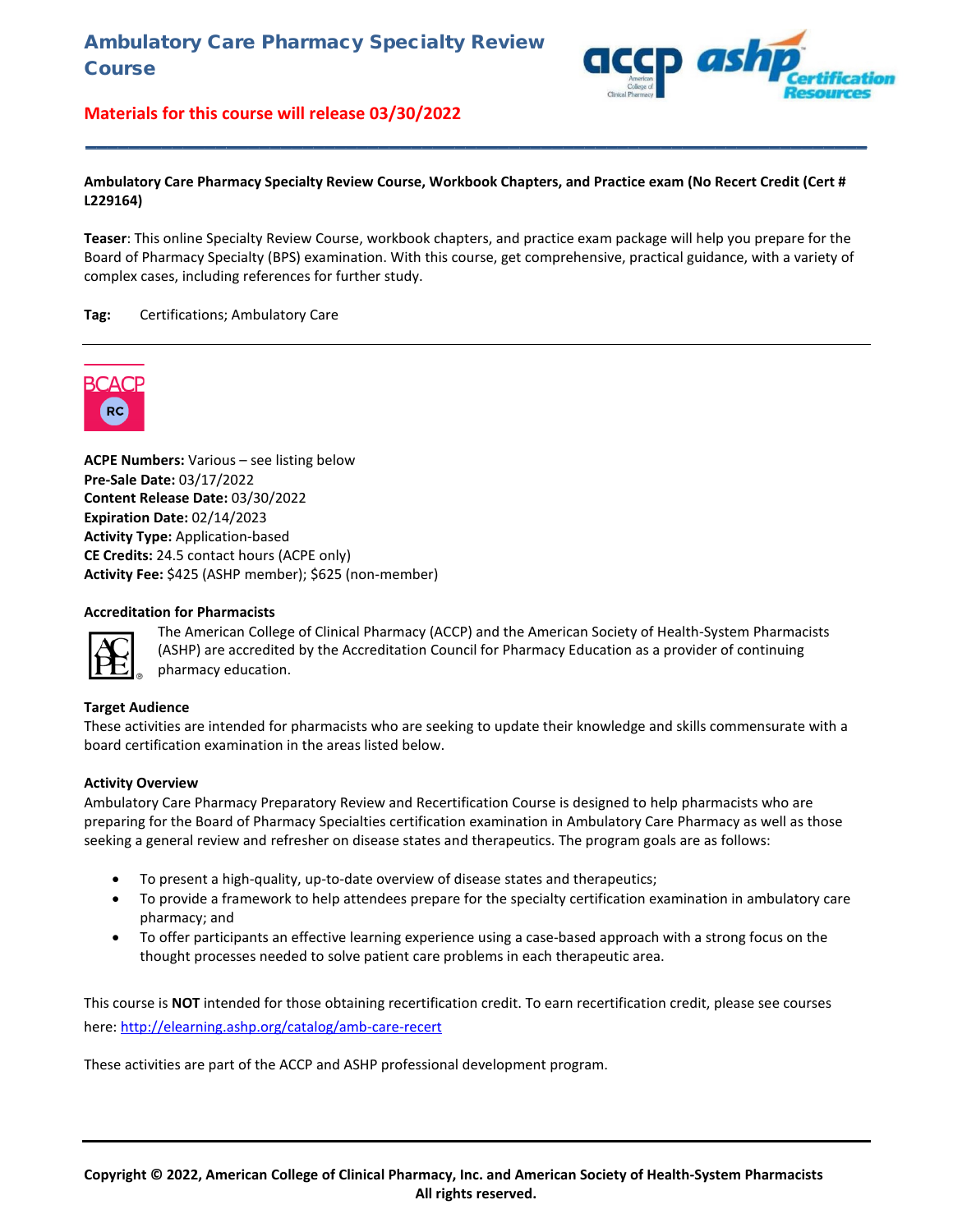### **REVIEW COURSE**

This course consists of 19 activities (see table below) and provides up to 24.5 contact hours of continuing pharmacy education credit. The Review Course includes case-based presentations for application to real-life scenarios, workbook, a practice exam along with correct answers, and links to the reference sources, and domains, tasks, and knowledge statements. To help you further prepare, this package includes a compilation of practice questions in the same format and rigor to help you prepare for the BPS Specialty Examination.

**\_\_\_\_\_\_\_\_\_\_\_\_\_\_\_\_\_\_\_\_\_\_\_\_\_\_\_\_\_\_\_\_\_\_\_\_\_\_\_\_\_\_\_\_\_\_\_\_\_\_\_\_\_\_\_\_\_\_\_\_\_\_\_\_\_\_\_\_\_\_\_\_**

p ask

For full program information, please visit:<http://elearning.ashp.org/catalog/amb-care-review>

| <b>Learning Module</b>                                                                                   | <b>ACPE Number</b>     | <b>Credit Hours</b> | <b>ACPE Expiration</b><br><b>Date</b> |
|----------------------------------------------------------------------------------------------------------|------------------------|---------------------|---------------------------------------|
| Trial Design and Biostatistics - Module IA                                                               | 0217-9999-22-050-H04-P | 2.5                 | 03/03/25                              |
| Endocrine Disorders - Module IB                                                                          | 0217-9999-22-051-H01-P | 1.5                 | 03/03/25                              |
| Genitourinary, Electrolytes, and Nutritional<br>Deficiencies/Supplementation in Older Adults - Module 1C | 0217-9999-22-049-H01-P | $\mathbf{1}$        | 03/03/25                              |
| Cardiology I - Module 2A                                                                                 | 0217-9999-22-052-H01-P | 1.5                 | 03/03/25                              |
| Cardiology II - Module 2B                                                                                | 0217-9999-22-053-H01-P | 1.5                 | 03/03/25                              |
| Bone/Joint and Rheumatology - Module 2C                                                                  | 0217-9999-22-054-H01-P | $\mathbf{1}$        | 03/03/25                              |
| Diabetes Mellitus - Module 3A                                                                            | 0217-9999-22-055-H01-P | 1.5                 | 03/03/25                              |
| Obstetrics and Gynecology - Module 3B                                                                    | 0217-9999-22-056-H01-P | 1.5                 | 03/03/25                              |
| Pulmonary Disorders - Module 3C                                                                          | 0217-9999-22-057-H01-P | $\mathbf{1}$        | 03/03/25                              |
| Practices and Processes of Care - Module 4A                                                              | 0217-9999-22-058-H04-P | $\mathbf{1}$        | 03/03/25                              |
| Communication Strategies in Pharmacy - Module 4B                                                         | 0217-9999-22-059-H04-P | $\mathbf{1}$        | 03/03/25                              |
| Developing and Managing a Clinical Practice - Module 4C                                                  | 0217-9999-22-060-H04-P | 1.5                 | 03/03/25                              |
| Psychiatric Disorders - Module 5A                                                                        | 0217-9999-22-061-H01-P | 1.5                 | 03/03/25                              |
| Neurology - Module 5B                                                                                    | 0217-9999-22-062-H01-P | $\mathbf{1}$        | 03/03/25                              |
| Gastrointestinal Disorders - Module 5C                                                                   | 0217-9999-22-063-H01-P | 1.5                 | 03/03/25                              |
| Infectious Diseases I - Module 6A                                                                        | 0217-9999-22-064-H02-P | $\mathbf{1}$        | 03/03/25                              |
| Infectious Diseases II - Module 6B                                                                       | 0217-9999-22-065-H01-P | 1                   | 03/03/25                              |
| Nephrology - Module 6C                                                                                   | 0217-9999-22-066-H01-P | $\mathbf{1}$        | 03/03/25                              |
| Dermatologic and Eyes, Ears, Nose, and Throat, and<br>Immunologic Disorders - Module 6D                  | 0217-9999-22-067-H01-P | $\mathbf{1}$        | 03/03/25                              |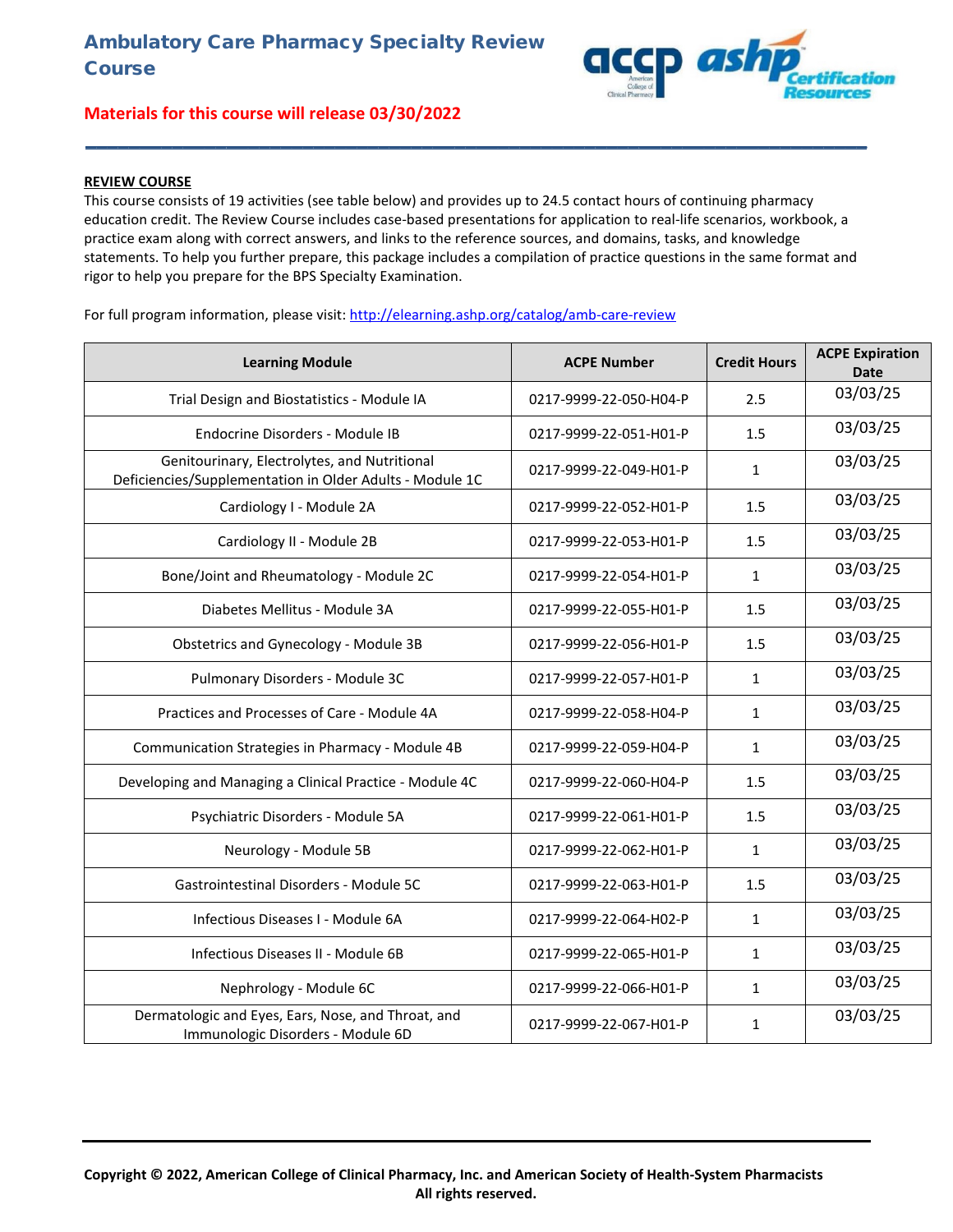

#### **Learning Objectives**

At the end of the presentations, the pharmacist should be able to:

#### **Trial Design and Biostatistics - Module IA**

ACPE #: 0217-9999-22-050-H04-P

• Describe hypothesis testing and state the meaning of and distinguish between p values and confidence intervals, and measures of central tendency and data spread.

**\_\_\_\_\_\_\_\_\_\_\_\_\_\_\_\_\_\_\_\_\_\_\_\_\_\_\_\_\_\_\_\_\_\_\_\_\_\_\_\_\_\_\_\_\_\_\_\_\_\_\_\_\_\_\_\_\_\_\_\_\_\_\_\_\_\_\_\_\_\_\_\_**

- Define, compare, and contrast the concepts of internal and external validity, causation, association, bias, and confounding in trial design. Select strategies to eliminate or control for bias and improve internal and external validity.
- Compare and contrast the advantages and disadvantages of various study designs (e.g., prospective, retrospective, case-control, cohort, cross-sectional, randomized controlled clinical trials, systematic review, meta-analysis).
- Determine why a statistical test is appropriate or not appropriate, given the sample distribution, data type, and study design. Interpret statistical and clinical significance for results from commonly used statistical tests.
- Define and evaluate odds ratio, risk/incidence rate, relative risk, number needed to treat, number needed to harm, and other risk estimates.

#### **Endocrine Disorders - Module IB**

ACPE #: 0217-9999-22-051-H01-P

- Identify appropriate thyroid hormone replacement therapy dosing strategies for patients with hypothyroidism and hyperthyroidism.
- Recommend appropriate patient-specific pharmacotherapy for the treatment of polycystic ovary syndrome.
- Medically manage a patient with hyperprolactinemia, acromegaly, and growth hormone deficiency.
- Differentiate between available weight-loss medications and design a patient-specific treatment plan.
- Recognize the clinical presentation, and design a treatment plan for, a patient with adrenal gland disorders and Cushing disease.
- Compare available testosterone (T) replacement products and list appropriate monitoring guidelines for hypogonadism.

#### **Genitourinary, Electrolytes, and Nutritional Deficiencies/Supplementation in Older Adults - Module 1C** ACPE #: 0217-9999-22-049-H01-P

- Identify and assess common genitourinary diseases, electrolyte abnormalities, and nutritional deficiencies in ambulatory older adults.
- Evaluate and manage drug-induced causes of benign prostatic hyperplasia (BPH), urinary incontinence, erectile dysfunction (ED), electrolyte abnormalities, and nutritional deficiencies in ambulatory older adults.
- Compare and contrast pharmacologic interventions for BPH, urinary incontinence, ED, electrolyte abnormalities, and nutritional deficiencies.
- Formulate treatment strategies for BPH, urinary incontinence, ED, electrolyte abnormalities, and nutritional deficiencies using patient-specific information.

#### **Cardiology I - Module 2A**

ACPE #: 0217-9999-22-052-H01-P

- Evaluate the appropriate use of aspirin for primary prevention of cardiovascular (CV) events according to practice guidelines and clinical trial evidence.
- Design an evidence-based treatment and monitoring strategy for patients with hypertension (HTN) that considers goals of therapy, comorbid conditions, and compelling indications.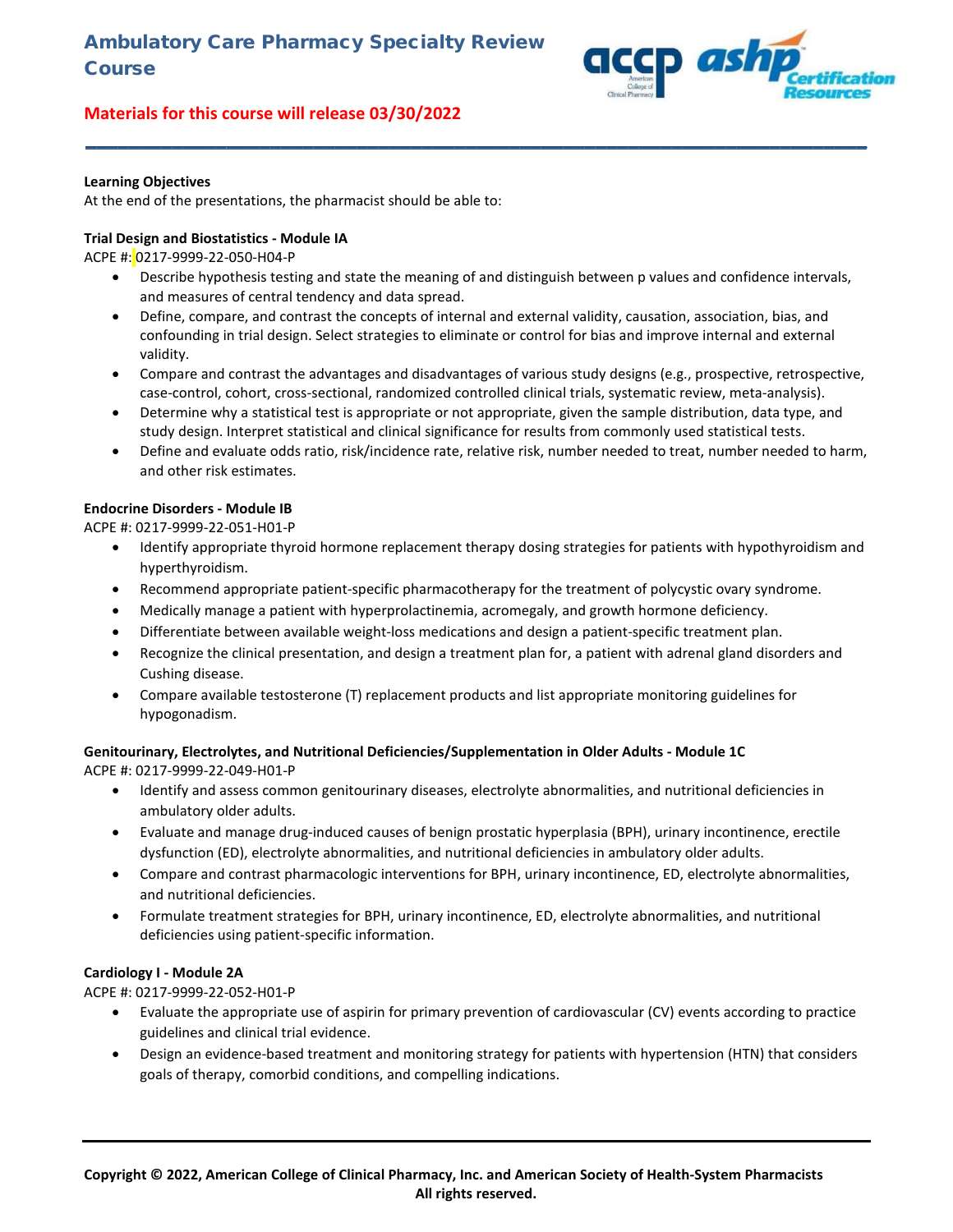

• Create an evidence-based treatment and monitoring plan for patients receiving lipid-lowering therapies for primary and secondary prevention of atherosclerotic cardiovascular disease (ASCVD) and hypertriglyceridemia.

**\_\_\_\_\_\_\_\_\_\_\_\_\_\_\_\_\_\_\_\_\_\_\_\_\_\_\_\_\_\_\_\_\_\_\_\_\_\_\_\_\_\_\_\_\_\_\_\_\_\_\_\_\_\_\_\_\_\_\_\_\_\_\_\_\_\_\_\_\_\_\_\_**

• Devise an evidence-based treatment plan for secondary prevention of acute coronary syndrome (ACS), stroke and transient ischemic attack (TIA), and peripheral arterial disease (PAD).

#### **Cardiology II - Module 2B**

## ACPE #: 0217-9999-22-053-H01-P

- Formulate appropriate oral anticoagulant treatment strategies for patients who develop venous thromboembolism (deep venous thrombosis or pulmonary embolism), nonvalvular atrial fibrillation, or who have mechanical heart valves consistent with available consensus panel guidelines, recent U.S. Food and Drug Administration approvals, and randomized clinical trials.
- Describe key differences in onset of action, dosing, administration, absorption, effects on common coagulation tests, and drug interactions between dabigatran, rivaroxaban, apixaban, edoxaban, and warfarin.
- Develop patient-specific, guideline-driven treatment, monitoring, and follow-up plans for patients with heart failure, atrial fibrillation, or ventricular tachycardia.
- Identify treatment goals, common adverse effects, clinically important drug interactions, monitoring, and risk evaluation and mitigation strategies requirements for oral pharmacotherapy of pulmonary arterial hypertension.

## **Bone/Joint and Rheumatology - Module 2C**

ACPE #: 0217-9999-22-054-H01-P

- Systematically identify patients to screen for osteoporosis, and use the screening results to guide the decision on how to treat the patient.
- Use a STEPS-wise approach (safety, tolerability, efficacy, preference [pearls], simplicity) for comparing, recommending, and justifying a drug therapy regimen for osteoporosis, rheumatoid arthritis (RA), psoriatic arthritis (PsA), osteoarthritis (OA), fibromyalgia, gout, and systemic lupus erythematosus (SLE).
- Choose a drug therapy for OA or fibromyalgia syndrome on the basis of drug efficacy and a patient's comorbid conditions.
- Select screenings or laboratory tests at correct intervals for patients with RA, PsA, or SLE treated with diseasemodifying antirheumatic drug (DMARD) or biologic DMARD therapies.
- Formulate a care plan to help patients decrease their uric acid concentrations, gout symptoms, and gouty attacks using nonpharmacologic and pharmacologic interventions.

## **Diabetes Mellitus - Module 3A**

ACPE #: 0217-9999-22-055-H01-P

- Identify differences between prediabetes, type 1 diabetes mellitus (T1DM), type 2 diabetes mellitus (T2DM), and gestational diabetes mellitus (GDM), including differences in diagnostic criteria and clinical presentation.
- Describe the pathophysiology of T1DM and T2DM.
- Compare agents used in the treatment of diabetes mellitus (DM), including their mechanisms of action, adverse effects, contraindications, advantages, and disadvantages.
- Select appropriate insulin regimens for patients on the basis of desired onset, peak, and duration of insulin effects.
- Individualize a comprehensive glycemic treatment and monitoring plan for a patient with prediabetes, DM, and GDM.
- Discuss appropriate blood pressure and lipid management for patients with DM.
- Discuss the acute and chronic complications associated with DM and strategies to prevent them or slow their progression.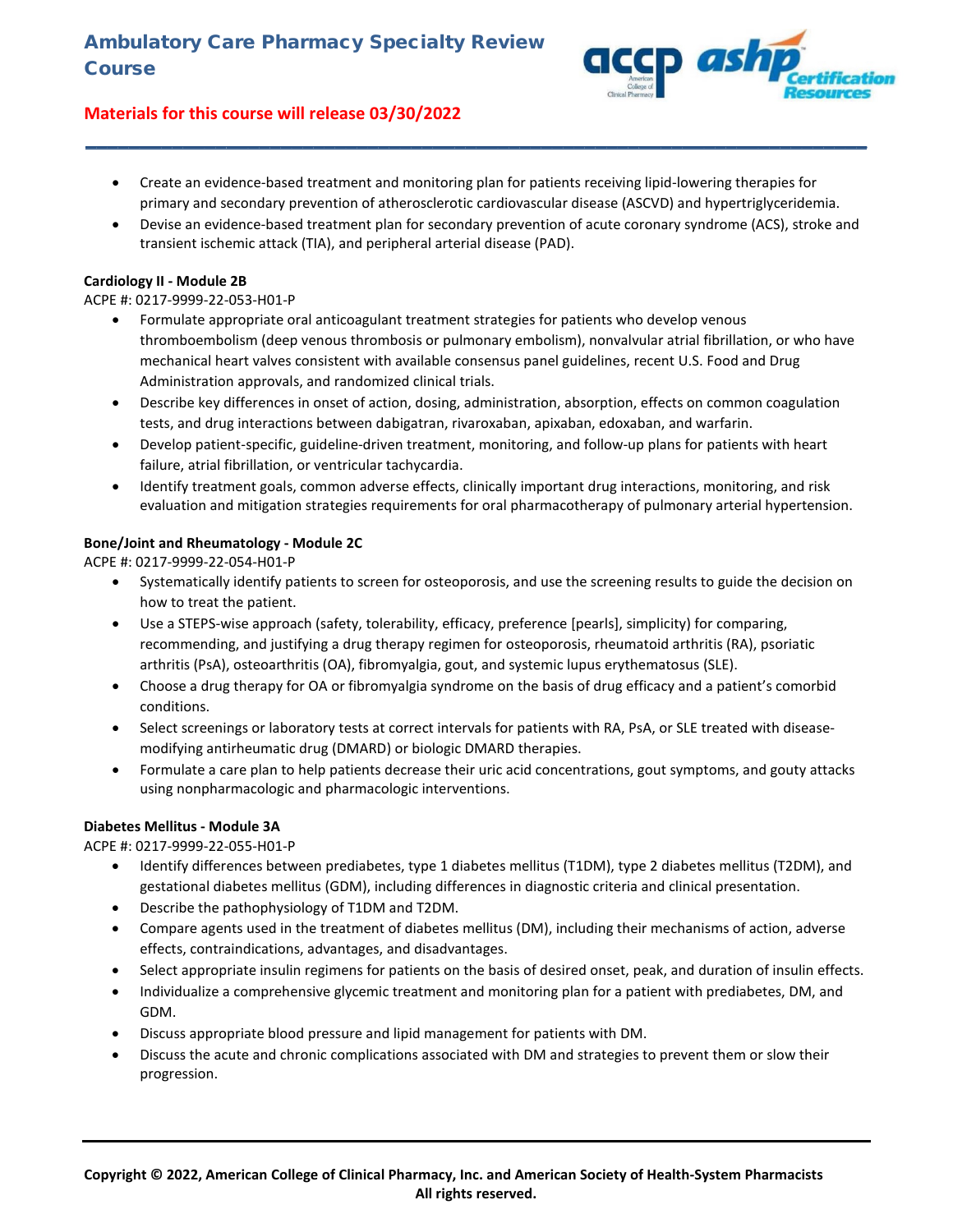

## **Obstetrics and Gynecology - Module 3B**

ACPE #: 0217-9999-22-056-H01-P

• Recommend therapy for contraception, infertility, menstrual disorders, endometriosis, and symptoms of menopause on the basis of patient-specific information.

**\_\_\_\_\_\_\_\_\_\_\_\_\_\_\_\_\_\_\_\_\_\_\_\_\_\_\_\_\_\_\_\_\_\_\_\_\_\_\_\_\_\_\_\_\_\_\_\_\_\_\_\_\_\_\_\_\_\_\_\_\_\_\_\_\_\_\_\_\_\_\_\_**

- Recommend appropriate treatment for common acute and chronic conditions in pregnancy and lactation.
- Recommend therapy for menopause on the basis of patient-specific information.
- Develop provider and patient education regarding medication use during pregnancy and lactation, contraception, infertility, menstrual disorders, endometriosis, and postmenopausal therapy.

#### **Pulmonary Disorders - Module 3C**

ACPE #: 0217-9999-22-057-H01-P

- Compare and contrast between common features of patients with asthma or chronic obstructive pulmonary disease (COPD).
- Select appropriate evidence-based treatment for patients with asthma, COPD, and/or nicotine dependence based on specific patient factors and comorbidities.
- Develop a comprehensive education plan with monitoring parameters for patients on therapy for asthma, COPD, and/or smoking cessation.
- Compare and contrast the different respiratory inhaler devices and holding chambers.
- Integrate brief behavioral counseling and smoking cessation best practices when assisting a patient with quitting smoking.

#### **Practices and Processes of Care - Module 4A**

ACPE #: 0217-9999-22-058-H04-P

- Discuss issues with transitions of care, including a pharmacist's role in achieving quality measures and improving the process.
- Describe different types of patient care services or practice models provided by a pharmacist within an ambulatory practice, along with any applicable regulatory requirements.
- Apply tools and resources to detect, classify, report, analyze, and reduce preventable and non-preventable adverse drug events.
- Use formulary management activities and other resources to improve the prescribing of safe, effective, and affordable treatments in an organization.

#### **Communication Strategies in Pharmacy - Module 4B**

ACPE #: 0217-9999-22-059-H04-P

- Use strategies that develop patient rapport, foster trust, and effectively and efficiently obtain accurate, comprehensive histories, despite potential barriers in communication.
- Use assessments of patients' knowledge, health literacy, self-management skills, health beliefs, and attitudes toward medications to tailor educational interventions that will improve adherence and self- efficacy.
- Communicate patient care activities and medication-related information effectively to other health care professionals verbally and in writing through the medical record.
- Discuss factors and methods used to assess and select appropriate written educational materials intended for the general public.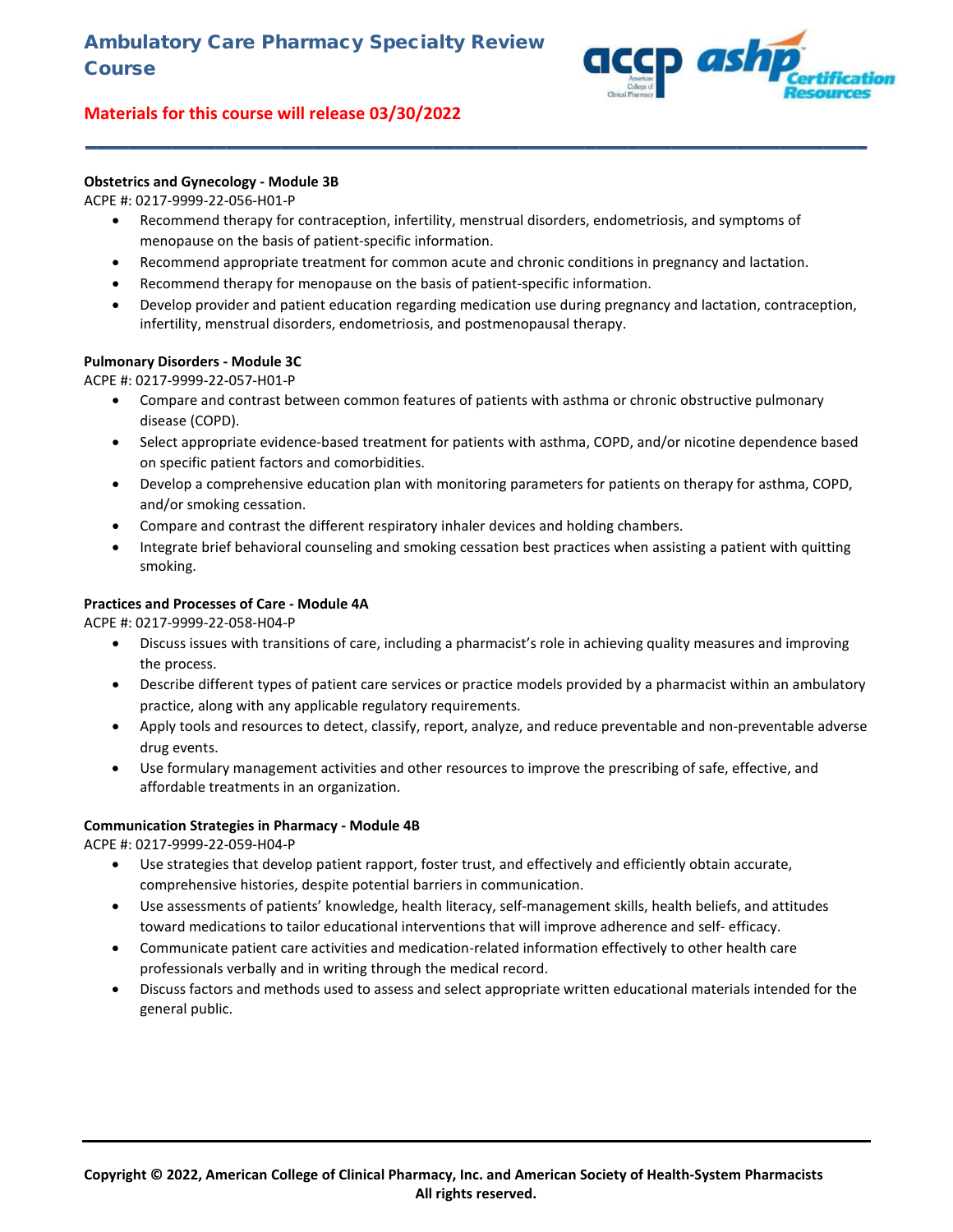

## **Developing and Managing a Clinical Practice - Module 4C**

#### ACPE #: 0217-9999-22-060-H04-P

• Perform an internal and external environmental scan and needs assessment to determine the need for and organizational value of an ambulatory pharmacist–provided patient care service.

**\_\_\_\_\_\_\_\_\_\_\_\_\_\_\_\_\_\_\_\_\_\_\_\_\_\_\_\_\_\_\_\_\_\_\_\_\_\_\_\_\_\_\_\_\_\_\_\_\_\_\_\_\_\_\_\_\_\_\_\_\_\_\_\_\_\_\_\_\_\_\_\_**

- Discuss steps to implement an ambulatory service, including identifying key stakeholders and developing essential clinic operational activities.
- Develop a robust and sustainable quality assessment program using the balanced scorecard concept for your clinical service and identifying quality measures important to your organization and patient population.
- Develop a credentialing and privileging process to ensure the competency of pharmacists providing direct patient care in your ambulatory service.
- Identify and implement revenue-generating opportunities for pharmacist-provided patient care services in different ambulatory care settings.

#### **Psychiatric Disorders - Module 5A**

ACPE #: 0217-9999-22-061-H01-P

- Analyze the Diagnostic and Statistical Manual of Mental Disorders, 5th Edition (DSM-5) criteria and disease course for anxiety disorders, sleep disorders, major depression, bipolar disorder, attention-deficit/hyperactivity disorder, schizophrenia, and substance use disorders.
- Apply a working knowledge of common drug and nondrug therapies for psychiatric disorders, including drug, dose, frequency, adverse effects, drug interactions, and monitoring values.
- Recommend appropriate treatments, including both lifestyle modification and specific drug therapy (medication dose, schedule, and delivery system), on the basis of relevant patient factors (pharmacodynamic, physiologic, pharmacokinetic, and socioeconomic parameters).
- Monitor for adverse drug effects, drug-drug and drug-disease interactions, and appropriateness of therapy, including polytherapy.

#### **Neurology - Module 5B**

ACPE #: 0217-9999-22-062-H01-P

- Given a patient case, select an appropriate antiepileptic drug (AED) regimen for a patient with epilepsy on the basis of seizure type and AED mechanism of action, common adverse effects, and drug interactions.
- Recommend an appropriate pharmacologic therapy for a patient with episodic or chronic migraine headache.
- Recommend and manage appropriate disease-modifying therapy for a patient with multiple sclerosis (MS) on the basis of MS subtype and other patient-specific factors.
- Recommend an appropriate pharmacologic therapy for a patient with Parkinson disease, neuropathic pain, or Alzheimer disease.

## **Gastrointestinal Disorders - Module 5C**

#### ACPE #: 0217-9999-22-063-H01-P

Gastrointestinal (GI) disorders within the objectives refer to the disorders covered in this chapter and include the following: gastroesophageal reflux disease, peptic ulcer disease, chronic liver disease manifestations, viral hepatitis, malabsorption syndrome, diarrhea, constipation, nausea and vomiting, irritable bowel syndrome, and inflammatory bowel disease.

- Apply national guideline–based treatment strategies for gastrointestinal (GI) disorders.
- Assess the benefits and risks of drug therapy for patients with GI disorders.
- Recommend appropriate nonpharmacologic and pharmacologic interventions for managing GI disorders.
- Develop and implement a patient-specific comprehensive therapeutic plan for managing GI disorders.
- Provide drug-related patient education and counseling for pharmacologic therapies used in managing GI disorders.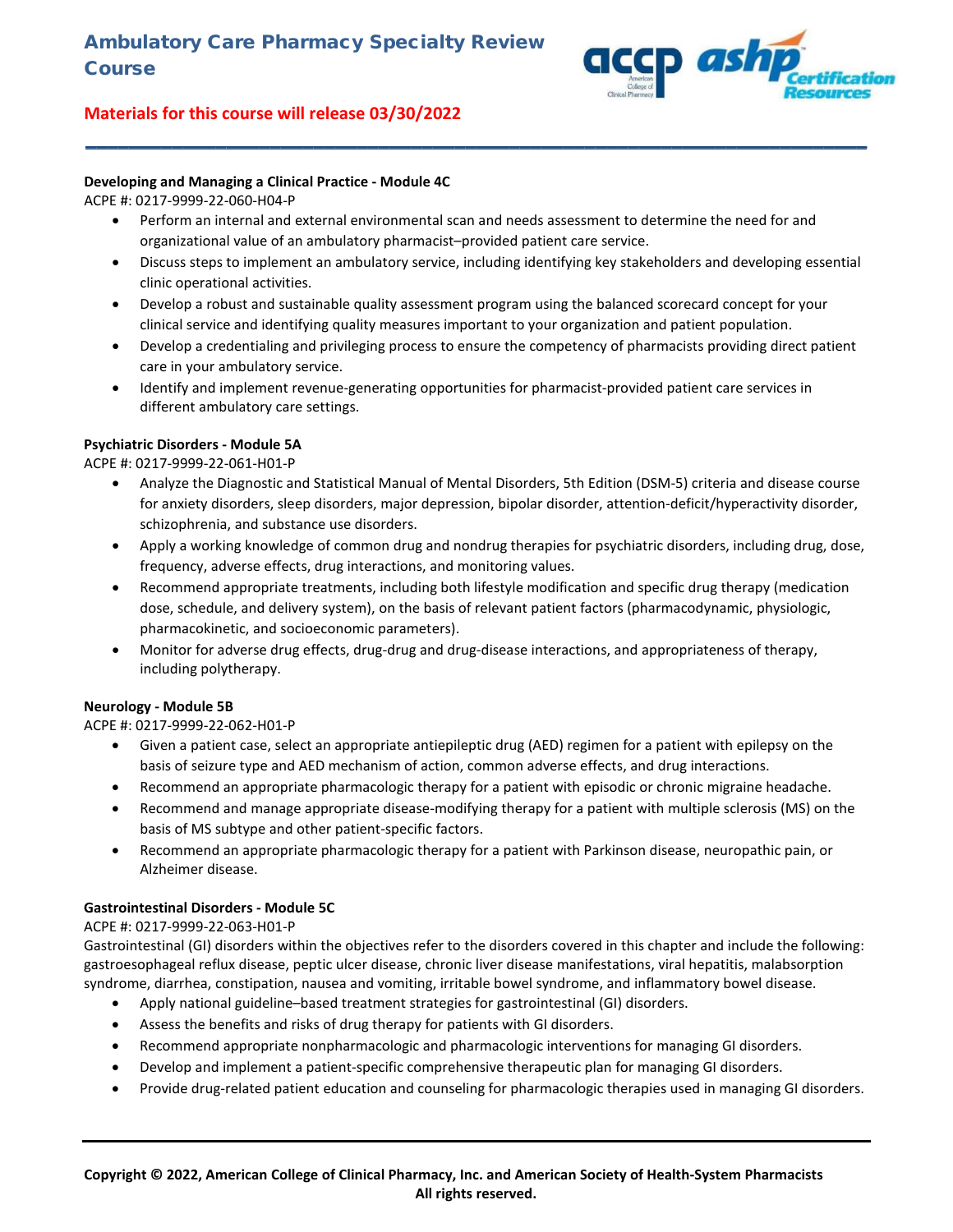

## **Infectious Diseases I - Module 6A**

#### ACPE #: 0217-9999-22-064-H02-P

• Identify the clinical presentations of sexually transmitted infections, and design appropriate treatment regimens.

**\_\_\_\_\_\_\_\_\_\_\_\_\_\_\_\_\_\_\_\_\_\_\_\_\_\_\_\_\_\_\_\_\_\_\_\_\_\_\_\_\_\_\_\_\_\_\_\_\_\_\_\_\_\_\_\_\_\_\_\_\_\_\_\_\_\_\_\_\_\_\_\_**

- Describe the mechanisms of action and adverse effects associated with antiretroviral agents, and identify major drug interactions associated with them.
- Formulate treatment strategies for the management of HIV and commonly encountered opportunistic infections.
- Design appropriate strategies for treatment and prevention of influenza and other viral infections.
- Explain the risk factors for superficial and endemic fungal infections, and design corresponding treatment regimens.

#### **Infectious Diseases II - Module 6B**

ACPE #: 0217-9999-22-065-H01-P

- Design appropriate pharmacologic and nonpharmacologic treatment regimens for patients with urinary tract infections, prostatitis, community-acquired pneumonia, sinusitis, pharyngitis, acute otitis media, skin and soft tissue infections, latent tuberculosis infection, conjunctivitis, Lyme disease, antibiotic prophylaxis, infectious diarrhea, and *Clostridioides difficile* infections.
- Identify risk factors and clinical circumstances for antimicrobial resistance.
- Design an antimicrobial therapeutic regimen to treat resistant infections and prevent their future development.
- Apply evidence-based medicine and patient-specific factors to design antimicrobial regimens that are appropriate and cost-effective for the patient.

#### **Nephrology - Module 6C**

ACPE #: 0217-9999-22-066-H01-P

- Identify a patient at risk of developing, or presenting with, acute kidney injury, drug-induced kidney disease, or chronic kidney disease (CKD), and formulate an appropriate care plan to mitigate risk and slow progression.
- Using appropriate data, assess kidney function, dialysis regimen information, and pharmacokinetic/pharmacodynamic drug properties in a patient to inform clinical decision-making.
- Formulate an evidence-based treatment plan for managing the most common medical problems in patients with CKD, including anemia, CKD-related mineral and bone disorder, and hyperkalemia.
- Describe Medicare Part B and D policies related to end-stage renal disease (ESRD) and dialysis care (i.e., ESRD Prospective Payment System, Quality Incentive Program, Conditions for Coverage, Centers for Medicare & Medicaid Services Comprehensive ESRD Care Model) and their respective effects on medication use.

#### **Dermatologic and Eyes, Ears, Nose, and Throat, and Immunologic Disorders - Module 6D**

ACPE #: 0217-9999-22-067-H01-P

- Formulate an ophthalmologic drug therapy regimen for a patient presenting with macular degeneration, dry eye syndrome, or glaucoma.
- Construct an individualized pharmacy care plan for a patient with allergic rhinitis.
- Using a treatment algorithm, initiate, change, and modify topical and oral therapeutic regimens for acne.
- Recommend single or multiple topical and systemic agents for treating plaque psoriasis given a patient's disease presentation, severity, and prior therapies.
- Effectively educate a patient presenting with a skin infestation or minor burn on the purpose, proper use, and potential adverse reactions of the first-line treatment options.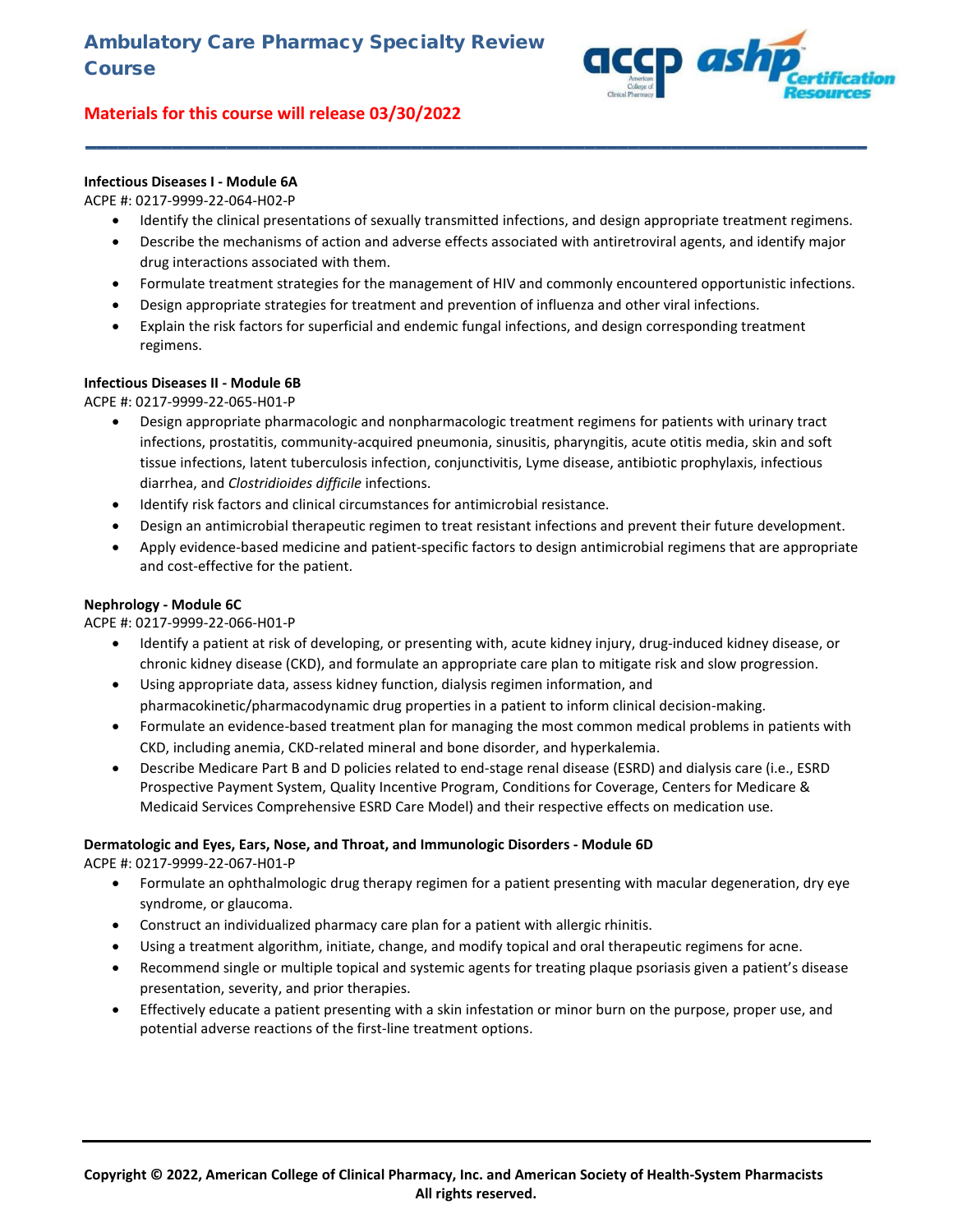# Ambulatory Care Pharmacy Specialty Review Course

# **Materials for this course will release 03/30/2022**



#### **Faculty**

[\(https://www.rxcertifications.org/Ambulatory-Care/Course-Faculty\)](https://www.rxcertifications.org/Ambulatory-Care/Course-Faculty)

#### **Erica F. Crannage, Pharm.D., FCCP, BCPS, BCACP**

Associate Professor St. Louis College of Pharmacy at The University of Health Sciences & Pharmacy; Clinical Pharmacist Mercy Clinic Family Medicine St. Louis, Missouri

#### **Spencer H. Durham, Pharm.D., BCPS, BCIDP**

Associate Clinical Professor Department of Pharmacy Practice Auburn University Harrison School of Pharmacy Auburn, Alabama

#### **Jessica Farrell, Pharm.D.**

Clinical Pharmacist The Center for Rheumatology, LLC; Associate Professor of Pharmacy Practice Albany College of Pharmacy and Health Sciences Albany, New York

#### **Alicia B. Forinash, Pharm.D., FCCP, BCPS, BCACP**

Clinical Pharmacy Specialist Maternal Fetal Care Center/WISH Center SSM Health St. Mary's; Professor of Pharmacy Practice St. Louis College of Pharmacy at The University of Health Sciences & Pharmacy St. Louis, Missouri

#### **Nicole M. Hahn, Pharm.D., BCACP\***

Clinical Pharmacy Specialist – Neurology Kaiser Permanente Denver, Colorado

#### **Diana Isaacs, Pharm.D., FCCP, BCPS, BCACP, BC-ADM, CDCES, ADCES**

Endocrine Clinical Pharmacy Specialist CGM and Remote Monitoring Program Coordinator Cleveland Clinic Endocrinology & Metabolism Institute Cleveland, Ohio

#### **Adam B. Jackson, Pharm.D., BCACP\***

**\_\_\_\_\_\_\_\_\_\_\_\_\_\_\_\_\_\_\_\_\_\_\_\_\_\_\_\_\_\_\_\_\_\_\_\_\_\_\_\_\_\_\_\_\_\_\_\_\_\_\_\_\_\_\_\_\_\_\_\_\_\_\_\_\_\_\_\_\_\_\_\_**

Clinical Pharmacy Specialist in Drug Utilization Management Pharmacy Department Kaiser Permanente Colorado Denver, Colorado

## **Joel C. Marrs, Pharm.D., M.P.H., BCACP, BCCP, BCPS,**

**CHC, CLS, FAHA, FASHP, FCCP, FNLA** Ambulatory Pharmacy Clinical Coordinator Billings Clinic; Clinical Associate Professor Department of Pediatrics University of Colorado School of Medicine Aurora, Colorado

#### **Michelle T. Martin, Pharm.D., FCCP, BCPS, BCACP**

Clinical Pharmacist University of Illinois Hospital & Health Sciences System; Assistant Professor University of Illinois at Chicago College of Pharmacy Chicago, Illinois

#### **Jamie L. McConaha, Pharm.D., BCACP\***

Assistant Professor of Pharmacy Practice Division of Pharmacy Practice Duquesne University Pittsburgh, Pennsylvania

#### **Emily K. McCoy, Pharm.D., BCACP**

Associate Clinical Professor Auburn University Harrison School of Pharmacy Mobile, Alabama

#### **Molly G. Minze, Pharm.D., FCCP, BCACP**

Associate Professor of Pharmacy Practice Regional Director of Student Affairs and Admissions Abilene Campus Texas Tech University Health Sciences Center Jerry H. Hodge School of Pharmacy Abilene, Texas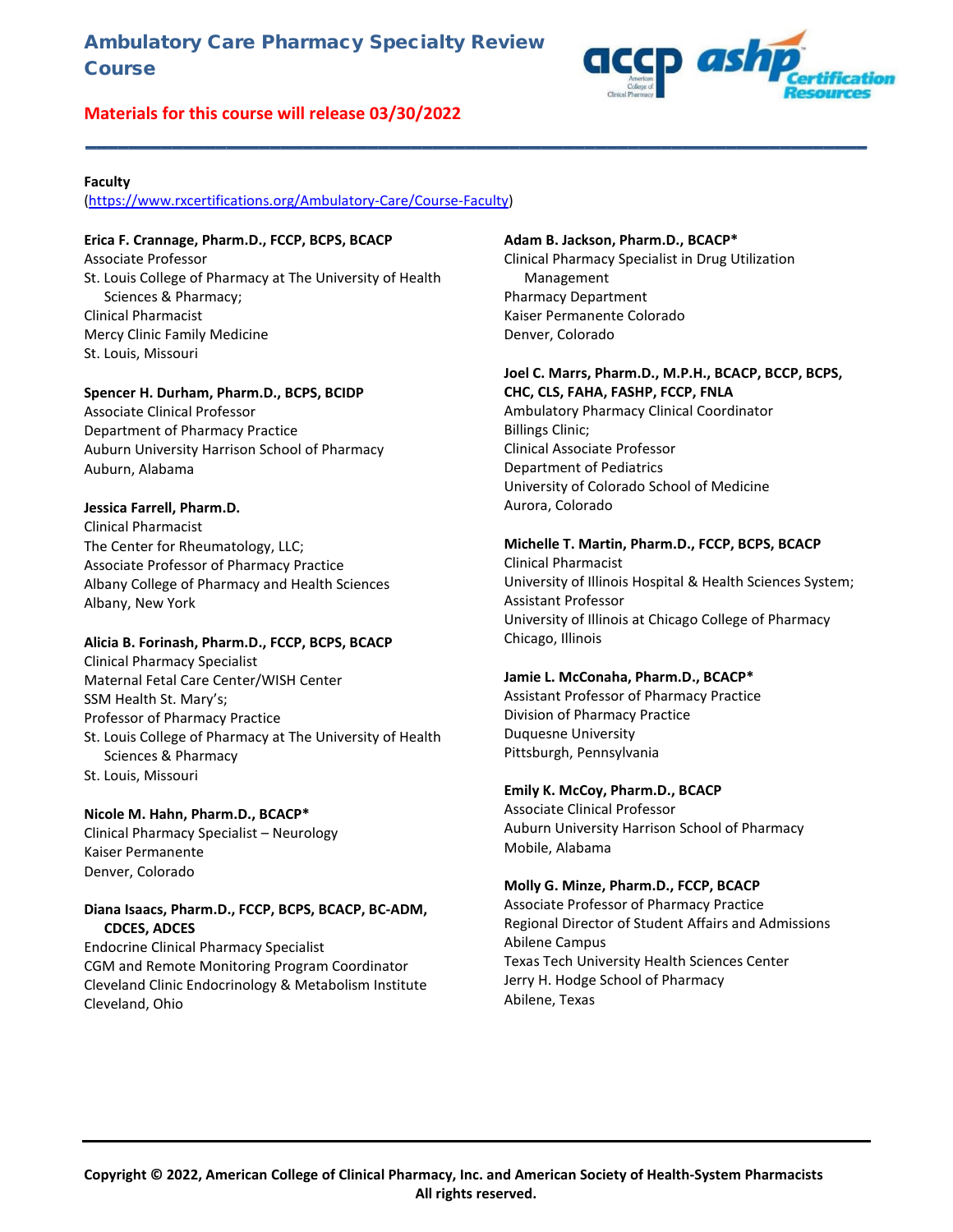# Ambulatory Care Pharmacy Specialty Review **Course**

# **Materials for this course will release 03/30/2022**



#### **Jean Y. Moon, Pharm.D., FCCP, BCACP**

Associate Professor PGY1 Residency Program Director College of Pharmacy University of Minnesota Minneapolis, Minnesota

#### **Melissa C. Palmer, Pharm.D., BCPS, BCPP**

Clinical Pharmacy Specialist – Mental Health Alaska VA Healthcare System Anchorage, Alaska

## **Katie J. Suda, Pharm.D., M.S., FCCP**

Professor Department of Medicine University of Pittsburgh School of Medicine Pittsburgh, Pennsylvania

#### **Reviewers**

Jennifer Banks, Pharm.D, BCPS, BCACP, BCGP, CDCES, BC-ADM, BCMTM, AE-C, CDP, CPh Craig J. Beavers, Pharm.D., FCCP, FACC, FAHA, BCCP, BCPS-AQ Cardiology, CACP Wiyanna K. Bruck, Pharm.D., BCIDP Ashley N. Crowl, Pharm.D., BCACP Frank A, Fanizza, Pharm.D., BCACP, AAHIVP Melissa Lipari, Pharm.D., BCACP Sarah A. McGill, Pharm.D., BCACP Scott Pearson, Pharm.D., BCACP

#### **Jessica Tilton, Pharm.D., BCACP**

Clinical Assistant Professor Clinical Pharmacist Medication Therapy Management Clinic; Clinical Coordinator University of Illinois at Chicago College of Pharmacy Chicago, Illinois

#### **Elizabeth Van Dril, Pharm.D., BCPS, BCACP, CDCES** Clinical Assistant Professor University of Illinois at Chicago College of Pharmacy Chicago, Illinois

*\*Content Matter Experts*

Ann M. Philbrick, Pharm.D., FCCP, BCPS, BCACP Melanie K. Proffitt, Pharm.D, BCACP, BCMTMS, MHA Shelly L. Rutledge, Pharm.D, BCACP, INHC Lindsay M. Saum, Pharm.D., BCPS, BCGP Kyle V. Sheffer, Pharm.D., BCACP Andrew J. Sowles, Pharm.D., BCPS, BCACP, BC-ADM Sonal A. Taylor, Pharm.D., BCACP Kris Denzel T. Tupas, Pharm.D., BCPS, BCACP Susan R. Winkler, Pharm.D., FCCP, BCPS Hilary Weismantel, Pharm.D., BCACP

#### **Disclosures**

In accordance with the Accreditation Council for Continuing Medical Education's Standards for Commercial Support and the Accreditation Council for Pharmacy Education's Standards for Commercial Support, ACCP and ASHP requires that all individuals involved in the development of activity content disclose their relevant financial relationships. A person has a relevant financial relationship if the individual of his or her spouse/partner has a financial relationship (e.g. employee, consultant, research grant recipient, speakers bureau, or stockholder) in any amount occurring the in the last 12 months with a commercial interest whose products or series may be discussed in the educational activity content over which the individual has control. The existence of these relationships is provided for the information of participants and should not be assumed to have an adverse impact on the content.

**\_\_\_\_\_\_\_\_\_\_\_\_\_\_\_\_\_\_\_\_\_\_\_\_\_\_\_\_\_\_\_\_\_\_\_\_\_\_\_\_\_\_\_\_\_\_\_\_\_\_\_\_\_\_\_\_\_\_\_\_\_\_\_\_\_\_\_\_\_\_\_\_**

All faculty and planners for ACCP and ASHP education activities are qualified and selected by ACCP and ASHP required to disclose any relevant financial relationships with commercial interests. ACCP and ASHP identifies and resolves conflicts of interest prior to an individual's participation in development of content for an educational activity. Anyone who refuses to disclose relevant financial relationships must be disqualified from any involvement with a continuing pharmacy education activity.